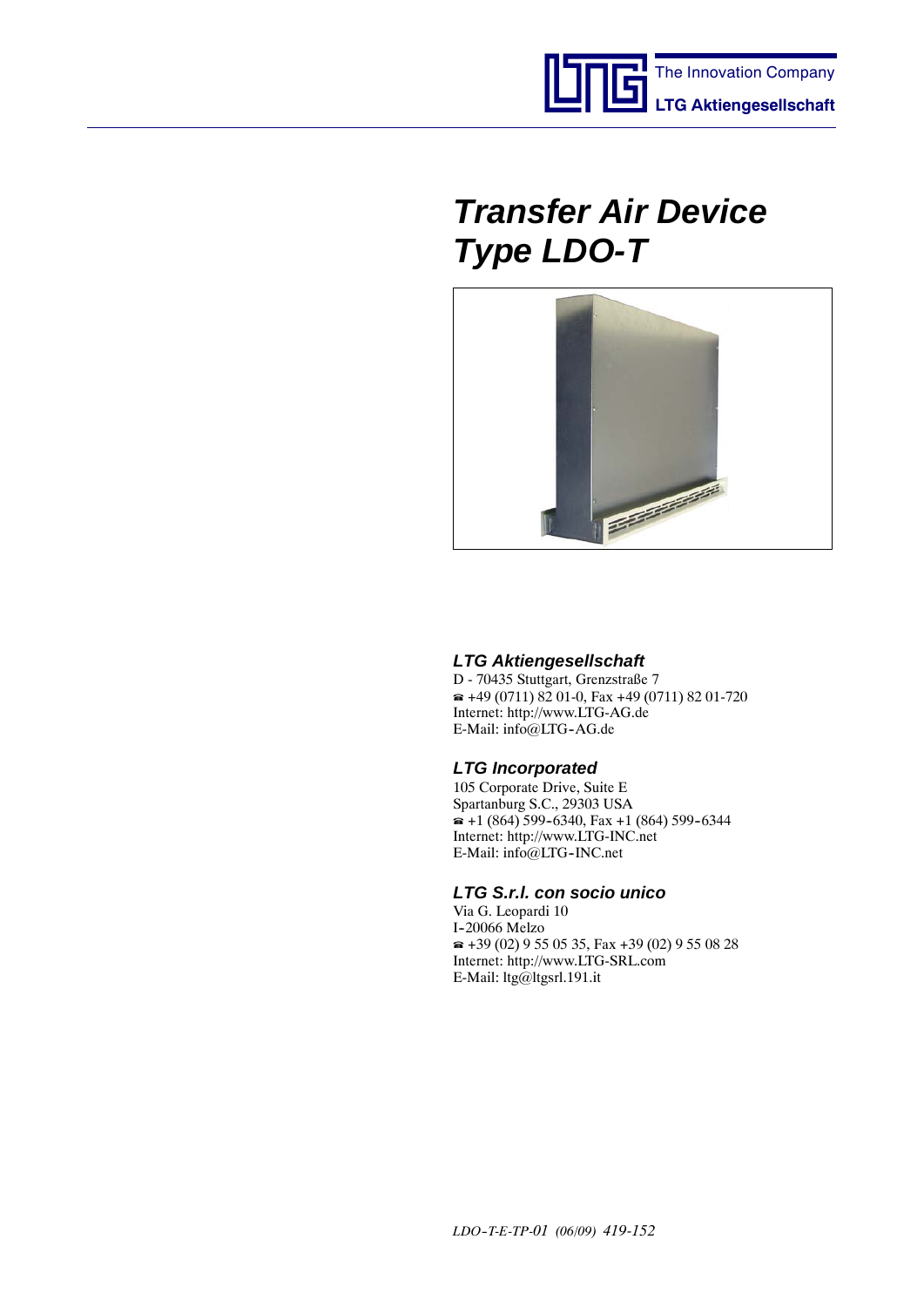## *Components for Room Air Technology*

#### *Germany*

Central Office (Frankfurt)

Sales area: PLZ 54, 55, 60, 63, 64, 66-69, 97 Sontraer Str. 27 D-60386 Frankfurt am Main (069) 94 20 19-14, Fax -10 E-mail: Bergmann@LTG-AG.de

#### Central office (Herborn)

Sales area: **PLZ 30, 31, 34--38, 56, 57, 61, 65** Sperberweg 16 D-35745 Herborn Herr Hartmann  $(02772)$  570-725, Fax -727 E-mail: Hartmann@LTG-AG.de

Eastern office (Berlin)

Sales area: **PLZ** 10-25, 29, 39 Eisenhutweg 51a D--12487 Berlin Herr Linke  $\approx$  (030) 63 22 87-74, Fax -75 E-mail: Linke@LTG-AG.de

Eastern office (Chemnitz)

Sales area: **PLZ** 01-09, 98, 99 Johannes-Ebert-Straße 20 D-09128 Chemnitz Herr Schenfeld  $\approx$  (0371) 77118-01, Fax -02 E-mail: Schenfeld@LTG-AG.de

Southern office

Sales area: **PLZ 70-96** Grenzstraße 7 D-70435 Stuttgart Herr Gau  $\approx$  (0711) 8201-209, Fax -210 E-mail: Gau@LTG-AG.de

#### Western office

Sales area: **PLZ 26-28, 32, 33, 40-53, 58-59** Baststraße 30 D--46119 Oberhausen/Rheinl. Herr Perenz  $\approx$  (0208) 30431-55, Fax -56 E-mail: Perenz@LTG-AG.de

#### *Austria*

### *KTG Klimatechnische Gesellschaft mbH*

Schubertstraße 13, A-2126 Ladendorf (02575) 21089, Fax (02575) 21022 E--Mail: office@ktg--wien.com

#### *Great Britain MAP*

#### *Motorised Air Products Ltd.*

Unit 5A, Sopwith Crescent Wickford Business Park Wickford GB-Essex SS11 8YU (01268) 57 44 42, Fax (01268) 57 44 43 E--Mail: info@mapuk.com

## *Netherlands*

*Opticlima Systems b.v.* Leeuwerikstraat 110, NL-3853 AG Ermelo (0341) 493969, Fax (0341) 493931 E--Mail: info@opticlima.nl

#### *Poland*

### *HTK Went Sp.z.o.o.*

ul. Chopina 13/3, PL-30047 Krakow (012 ) 632 31 32, Fax (012) 632 81 93 E-Mail: info@htk-went.pl

## *Portugal*

## *ArGelo S. A.*

R. Luis Pastor de Macedo, Lote 28 B P-1750-158 Lisboa (21) 752 01 20, Fax (21) 752 01 29 E--Mail: info@argelo.pt

### *Slovenia*

#### *Systemair Energo Plus d.o.o.*

Koprska 108 d, SLO-1000 Ljubljana  $(01)$  200 73 67, Fax (01) 42 33 346 E--Mail: info@energoplus.si

## *Switzerland*

*Laminair AG* Kirchbergstrasse 105 Ch--3400 Burgdorf  $\bullet$  (034) 420 02-10, (034) 420 02-11 E-Mail: info@laminair.ch

#### *Turkey*

#### *Step Müh. Yapi Ltd.*

Yali Yolu Sokak, Turanli Apt. No: 24 D.1 TR-34744 Bostanci-Istanbul (0216) 445 2931, Fax (0216) 445 2505 E--Mail: info@stepyapi.com.tr

## *The Program for Room Air Technology*

#### *Components*

Air diffusers for walls, floors and ceilings  $\cdot$  LTG System clean<sup>®</sup> linear diffusers Coandatrol $^{\circledR}$  · ceiling air diffusers Coandavent $^{\circledR}$  · displacement diffusers · LTG chilling fans cool wave $^{\circledR}$  · induction units Klimavent $^{\circledR}$  · fan coil units Raumluft · ceiling fan coil units Ventotel $^{\circledR}$  · facade fan coil units · airflow control units  $\cdot$  labair $\mathcal{B}$  system

## *Engineering services*

Technical services for investors, architects, engineers and plant builders during design, construction and operation of buildings. Reliable and precise data relating to the ventilation of air conditioning system are given already before realization of the project, determined by measurements, calculations, building simulations and experiments.

## *Components for Process Air Technology*

#### *Japan*

### *Toho Engineering Co. Ltd.*

14-11, Shimizu 3-Chome, Kita Ku Japan 462 Nagoya (052) 9 91-10 40, Fax (052) 9 14-98 22 E-Mail: main@tohoeng.com

## *The Program for Process Air Technology Components*

Axial-flow, centrifugal and tangential fans · Collector system for: coarse and fine particle filtration, separating and compacting, compressing and humidifying.

### *Engineering services*

Technical services for construction engineers and plant designers during development and operation of assembly groups, machines and plants.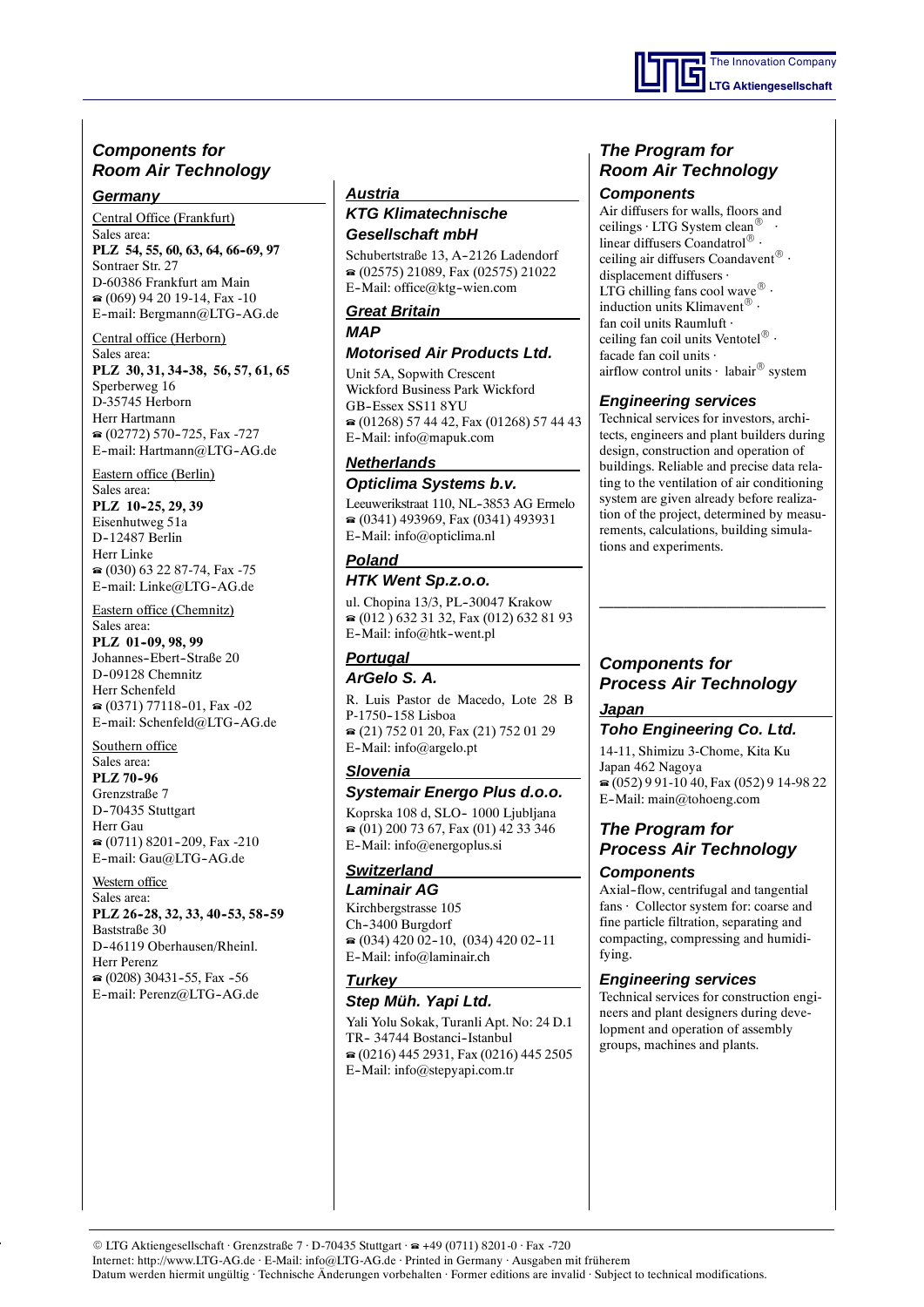## *Function*

The Transfer Air Device type LDO-T is an acoustically treated air transfer device for mounting into walls.

LDO-T devices may be used to transfer room air to adjacent corridors, false ceilings or adjacent interior zones using either mechanical or natural ventilation systems.

Transfer Air Devices reduce the pressure difference between two rooms connected by the device and thus avoid excessive door opening forces

The Transfer Air Device type LDO-T prevents noise/ voice transmission to adjacent rooms.

## *Features*

- High transmission loss with low pressure loss
- Easy installation
	- fascia grille, suitable for easy retrofit installation without tools using clips
- Aesthetic design
	- finish of fascia grille either painted, anodized aluminum or stainless steel;
	- modification of device shape/size possible to special order
- Standard sizes for dry wall thicknesses of 100 mm and 125 mm
	- installation between 625 mm grid metal stud sections.
- Non-flammable version
- abrasion resistant sound absorber material A1

## *Design / Range of Products*

Ready-to-install unit including:

- aesthetically designed fascia grille of galvanized sheet steel, painted (either anodized aluminum or stainless steel)
- transfer base element of galvanized sheet steel with integrated sound absorber providing excellent acoustic effectiveness

standard length: 550 mm



The Innovation Company **LTG Aktiengesellschaft**

*Figure: wall installation LDO--T*

### *Tolerances*

- For the dimensions stated in this technical brochure DIN ISO 2768-vL General Tolerances apply.
- Length tolerances:  $\leq 1.5$  m  $\pm 1.5$  mm;  $\geq 1.5$  m  $\pm 2.0$  mm.
- Straightness and twist tolerances according to DIN EN 12020-2.

### *Finish*

- The surface finish of the Transfer Air Device has been designed for use in room climates according to DIN EN ISO 7730.
- Other surface finishes of the Transfer Air Device to meet specific requirements on demand.

### *Installation*

- Flush insertion of the transfer base element in dry walls of 100 mm and 125 mm.
- Clip on the front side device element from inside the room.

You will find the actual *tender documentations* at the end of this document.

They are available in word format at your local dealership or at www.LTG-AG.de.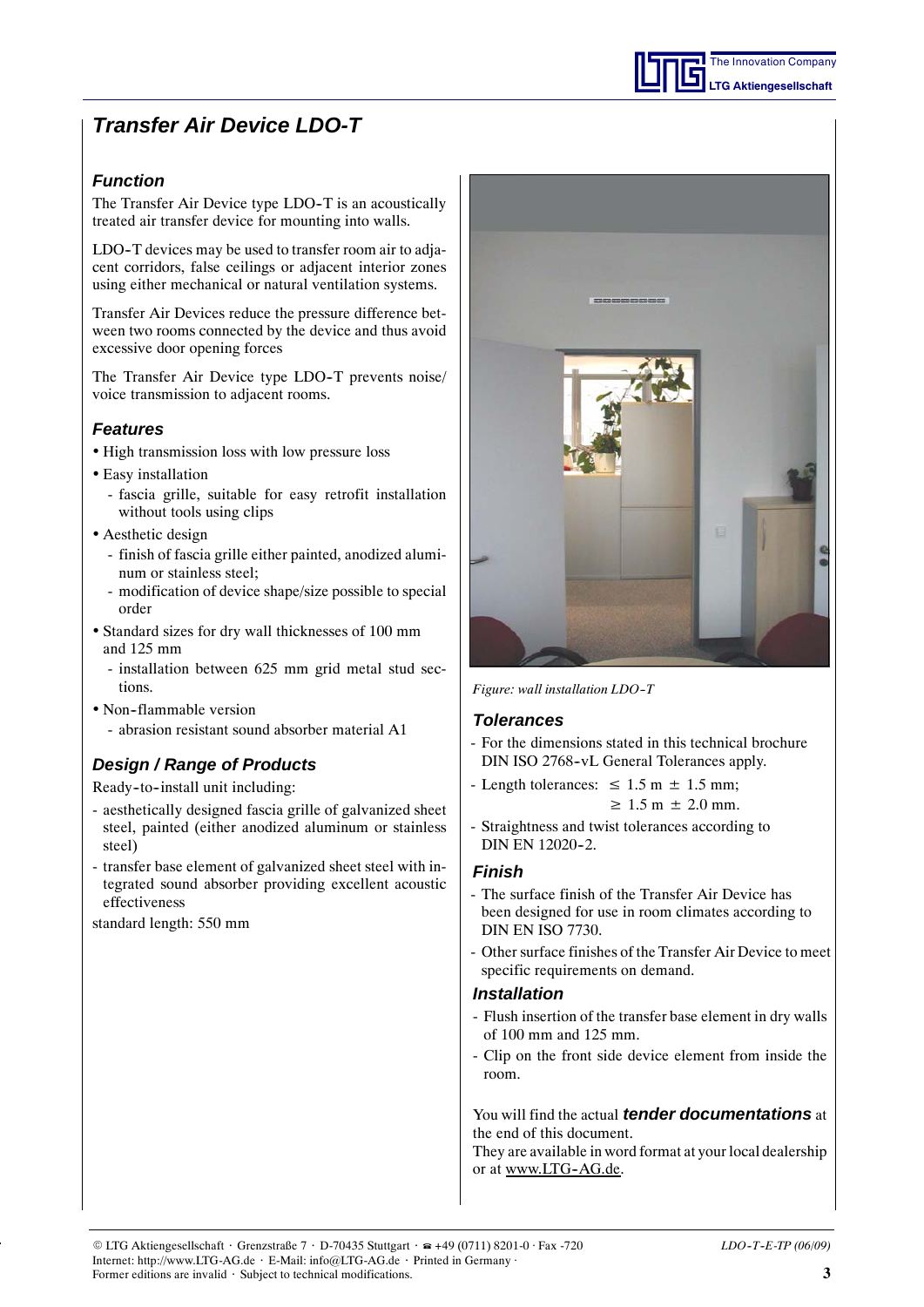

## *Dimensions*



E LTG Aktiengesellschaft ⋅ Grenzstraße 7 ⋅ D-70435 Stuttgart ⋅ +49 (0711) 8201-0 Fax -720 *LDO--T--E-TP (06/09)* Internet: http://www.LTG-AG.de ⋅ E-Mail: info@LTG-AG.de ⋅ Printed in Germany Former editions are invalid ⋅ Subject to technical modifications. **4**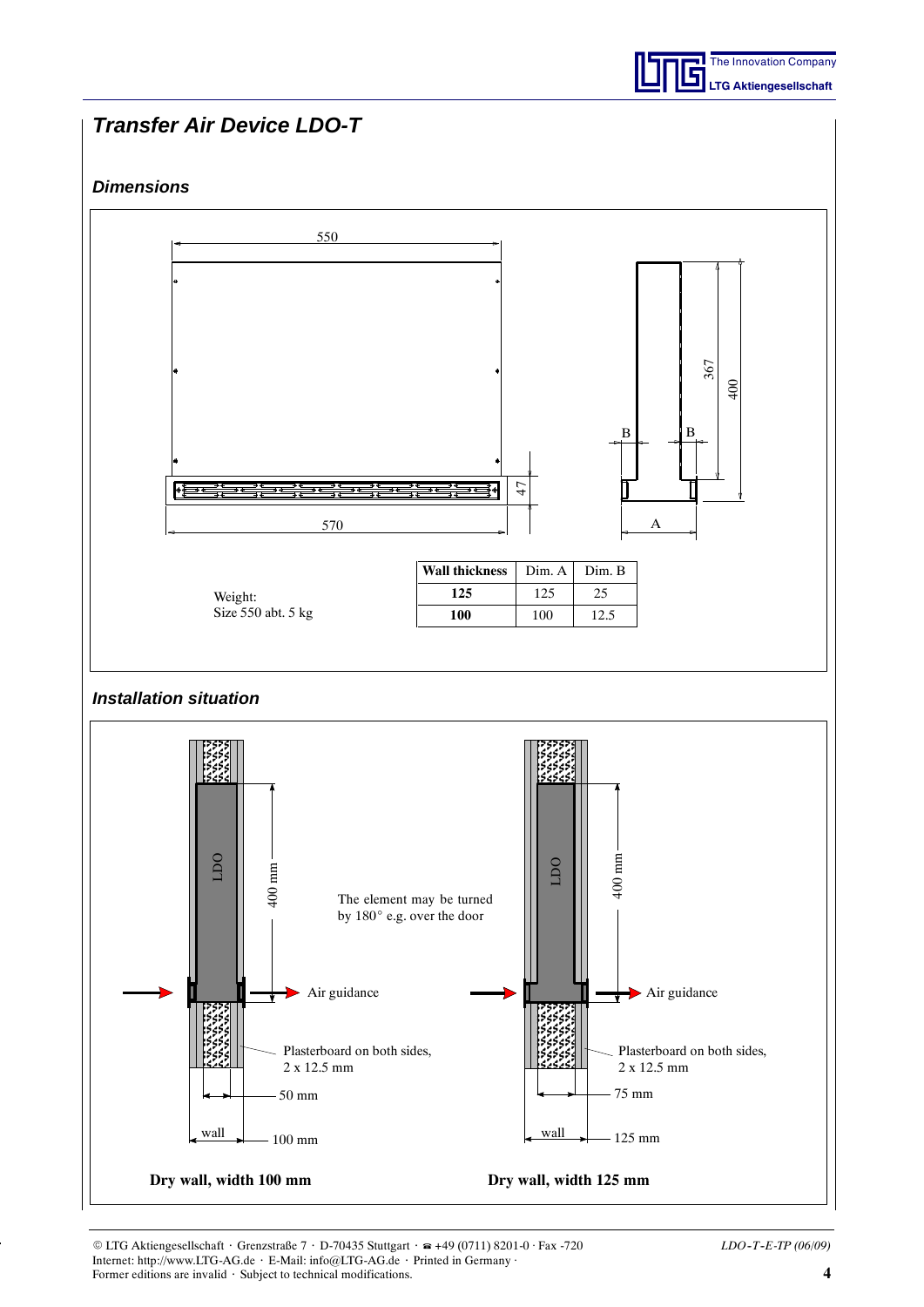## *Pressure loss selection diagram*

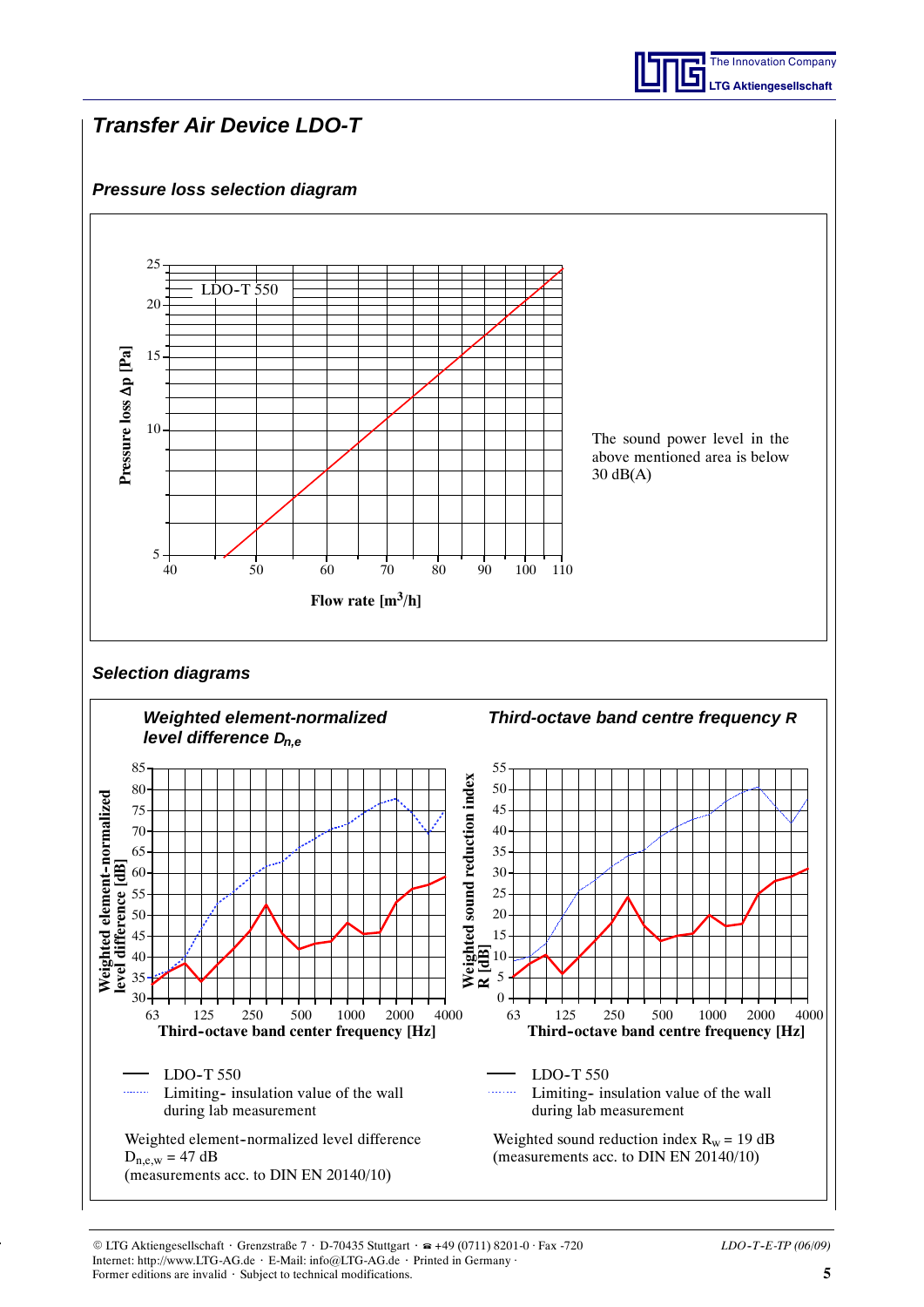

## *Dimensioning Examples*



| <b>Example 1</b> | - Wall:<br>- Door: | - 10 m <sup>2</sup> with $R_{w,1}$ = 45 dB<br>- 2 m <sup>2</sup> with $R_{w,2}$ = 37 dB | Resulting weighted sound re-<br>duction index:<br>$R_{w, res} = 42 dB$ |
|------------------|--------------------|-----------------------------------------------------------------------------------------|------------------------------------------------------------------------|
| <b>Example 2</b> | - Wall:            | $-9,98 \text{ m}^2$                                                                     | Resulting weighted sound re-                                           |
|                  | - Door:            | - 2 m <sup>2</sup> with $R_{w,2} = 37$ dB                                               | duction index:                                                         |
|                  | $-$ LDO-T 550:     | - 0.016 m <sup>2</sup> with $R_{w,3}$ = 19 dB                                           | $R_{w, res} = 41 dB$                                                   |
| <b>Example 3</b> | - Wall:            | - 9.97 m <sup>2</sup> with $R_{w,1}$ = 45 dB                                            | Resulting weighted sound re-                                           |
|                  | - Door:            | - 2 m <sup>2</sup> with $R_{w,2}$ = 37 dB                                               | duction index:                                                         |
|                  | $-2$ x LDO-T 550:  | - 2 x 0,016 m <sup>2</sup> with $R_{w,3}$ = 19 dB                                       | $R_{w, res} = 40 dB$                                                   |
| <b>Example 4</b> | - Wall:            | - 10 m <sup>2</sup> with $R_{w,1}$ = 45 dB                                              | Resulting weighted sound re-                                           |
|                  | - Door:            | - 1.98 m <sup>2</sup> with $R_{w,2}$ = 37 dB                                            | duction index:                                                         |
|                  | - Door gap:        | - 0.02 m <sup>2</sup> with $R_{w,4} = 0$ dB                                             | $R_{w, res} = 28 dB$                                                   |

Calculation is based on the following equation:  $R_{w, res} = -10 \lg \left( \frac{1}{S_{gas}} \cdot \sum_{i=1}^{n} \frac{1}{S_{gas}} \right)$  $\sum_{i=1}^{N} S_i \cdot 10^{(-Rw,i/10)}$ 

### *Nomenclature*



- $P =$  powder coated acc. to RAL
- $E =$ stainless steel
- $A =$  anodized aluminum

E LTG Aktiengesellschaft ⋅ Grenzstraße 7 ⋅ D-70435 Stuttgart ⋅ +49 (0711) 8201-0 Fax -720 *LDO--T--E-TP (06/09)* Internet: http://www.LTG-AG.de ⋅ E-Mail: info@LTG-AG.de ⋅ Printed in Germany Former editions are invalid ⋅ Subject to technical modifications. **6**